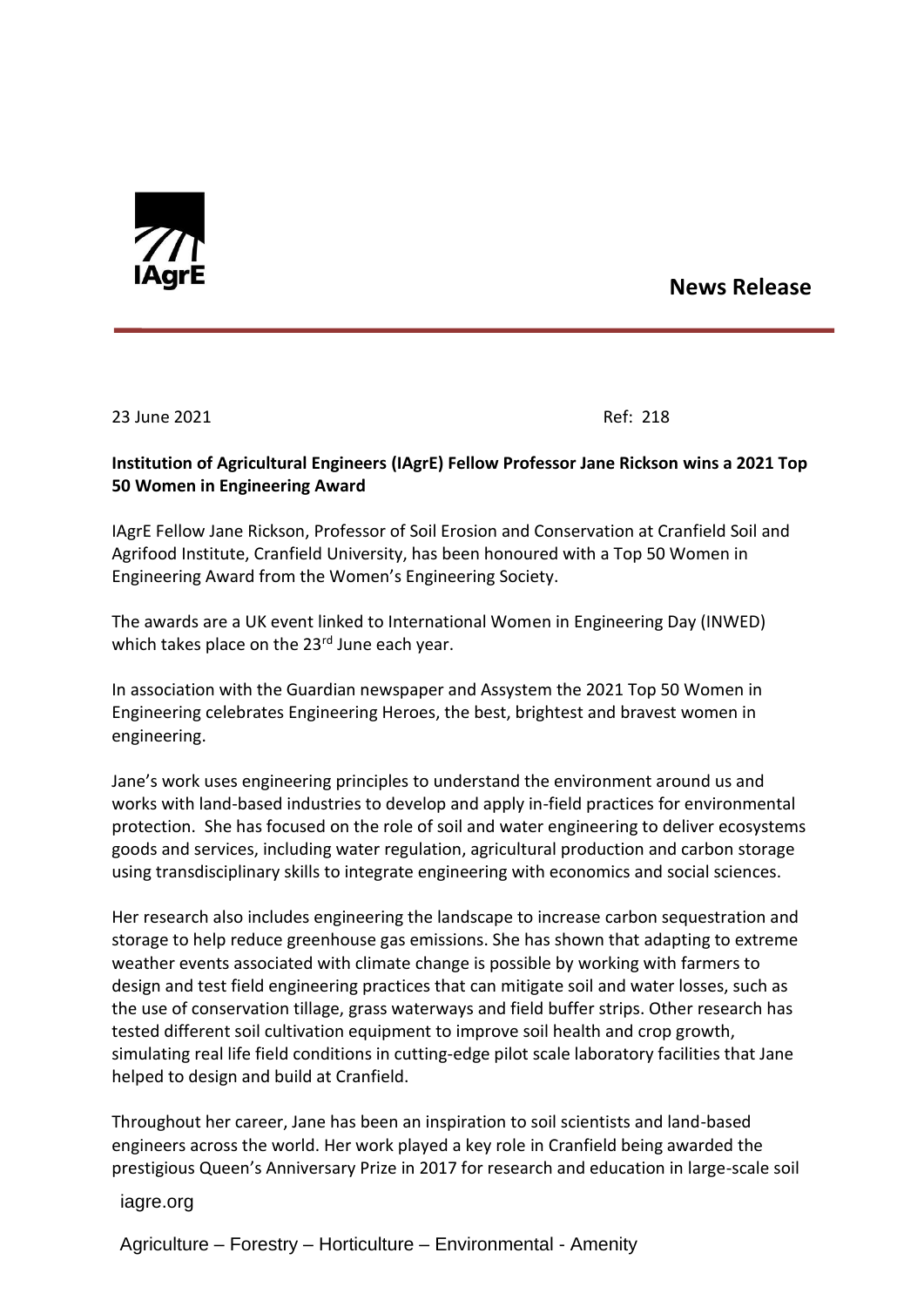and environmental data for the sustainable use of natural resources in the UK and worldwide.

Jane was President of the Institution of Agricultural Engineers (2018-2020), the first female in the Institution's 80-year history to hold the role. She acts as a mentor for other women, especially young female researchers, and engages in outreach activities that encourage girls to take up science, technology, engineering and maths (STEM) through her links with local primary schools and media work.

IAgrE CEO Charlie Nicklin said, "I am absolutely delighted for Professor Rickson to be honoured with this award. Jane is a great example not only to women, but to all young people on the types of roles that engineers' and scientists undertake in our industry. Jane's important research in soil science has, and continues to, significantly further knowledge in this area. Through her teaching and mentoring Jane has inspired many current and future engineers and scientists in tackling sustainability and the effects of climate change. Jane is a thoroughly deserving recipient of this award."

On learning of the award Professor Rickson said, "I am absolutely delighted to have been awarded this accolade. I hope I can show by example that engineering is an exciting and rewarding career choice for young people. We need to continue to break the often stereotypical image of 'the engineer', so that the profession is seen to be much more inclusive, diverse and welcoming to anyone with an interest in designing, building, testing and improving the world around us."

Jane has consistently achieved beyond what would normally be expected for her career stage, becoming a Professor at 44 years old. In 2019, Jane won the Milton Keynes Women Leaders award for Engineering, Science and Maths and the overall Outstanding Achievement award.

Ends



[Click here to download image of Professor Jane Rickson](http://www.iagre.org/upload/1624438810.jpg)

## **IAgrE:**

IAgrE is the professional body for scientists, technologists, engineers, academics, managers and students working in the land-based sector and has an international membership base.

As a licensed body of the Engineering Council (EngC) and a founding Constituent Body of The Society for the Environment (SocEnv), IAgrE registers suitably experienced professionals as

iagre.org

Agriculture – Forestry – Horticulture – Environmental - Amenity